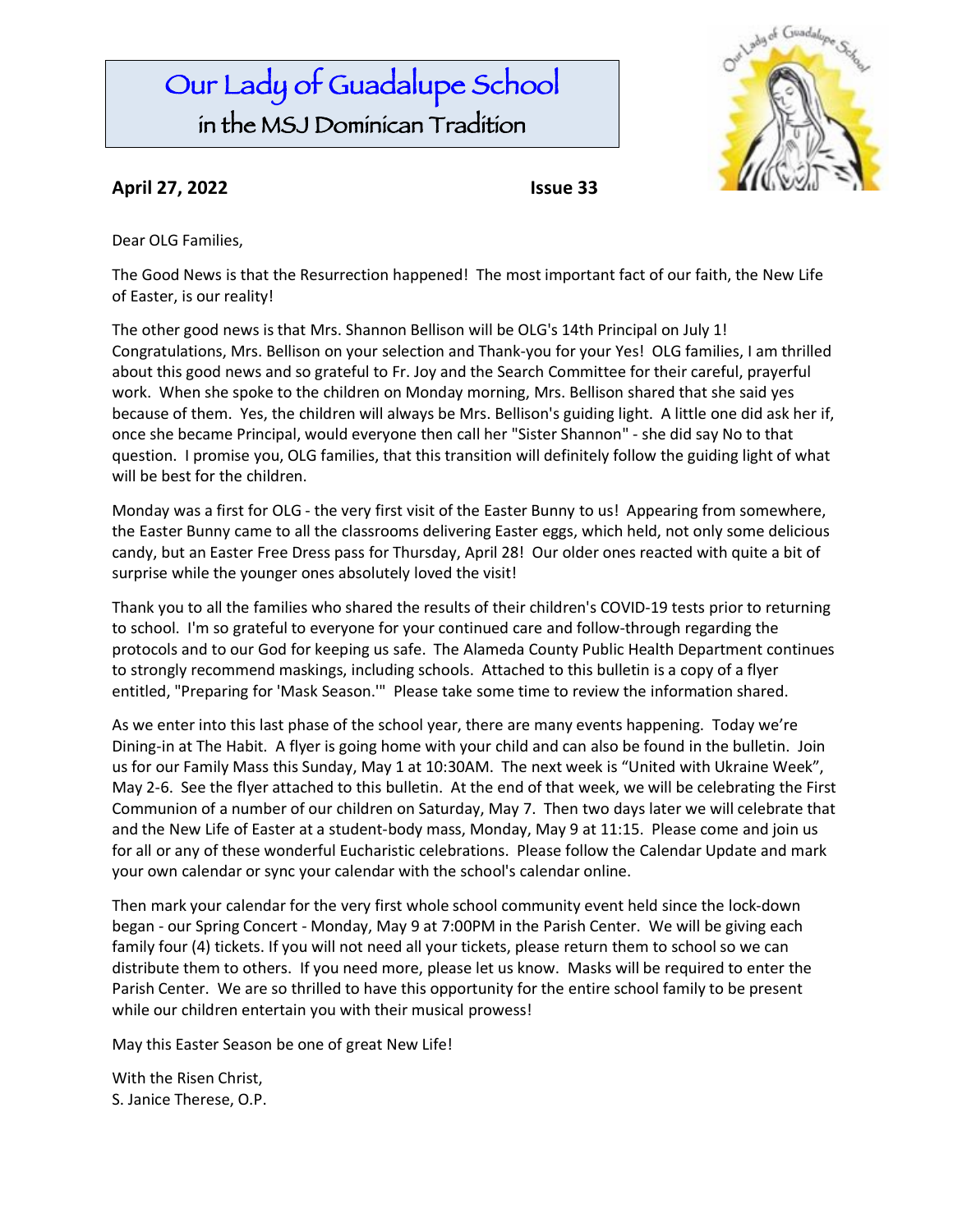| <b>CALENDAR AT-A-GLANCE</b> |                |                                                                     |  |
|-----------------------------|----------------|---------------------------------------------------------------------|--|
| <b>THUR</b>                 | <b>Apr. 28</b> | <b>Easter Free Dress!</b>                                           |  |
| <b>SAT</b>                  | <b>Apr. 30</b> | <b>Golf Tournament</b>                                              |  |
| <b>SUN</b>                  | <b>May. 1</b>  | Family Mass @10:30am                                                |  |
| <b>MON-FRI</b>              | May. 2-6       | <b>United with Ukraine Week!</b>                                    |  |
| <b>WED</b>                  | May. 4         | 1 <sup>st</sup> Communion Retreat                                   |  |
| <b>THUR</b>                 | May. 5         | <b>Ukraine \$1 Donation = Blue and Yellow Free Dress</b>            |  |
|                             |                | 1 <sup>st</sup> Communion Practice/                                 |  |
| <b>SAT</b>                  | May. 7         | <b>First Communion Mass 10:30 am</b>                                |  |
| <b>MON</b>                  | May. 9         | 1 <sup>st</sup> Communion/New Life Mass 11:15 am/Spring Concert 7pm |  |
| <b>WED</b>                  | <b>May. 11</b> | Noon Dismissal/PTSG mtg. 7pm                                        |  |
| <b>THUR-FRI</b>             | May. 12-13     | <b>Student Council Campaigning and Elections</b>                    |  |

### *Let us Pray....*

| $^\dagger$   | For our First Communicants and their families!                                                  |
|--------------|-------------------------------------------------------------------------------------------------|
| $\ddagger$   | For peace that begins within our own hearts, that our love is                                   |
|              | accepted and then spread throughout the world to bring an end to                                |
|              | violence everywhere!                                                                            |
| $\mathsf{t}$ | For all workers devoted in every field, that they continue to have<br>work in these hard times! |
|              | For all who are poor and homeless!                                                              |



### Dear Parents,

KidzToPros is offering STEM, arts, and sports Summer Camps for students ages 4 to 14 on our school campus this coming summer. Attached to this bulletin is a digital flyer with dates & additional information about the camps.

KidzToPros is offering an early registration discount to our parents - \$75 off using code FLY75. This discount is valid thru April 30th. You can register your student at kidztopros.com.

If you have any questions regarding camp programs, please email contact@kidztopros.com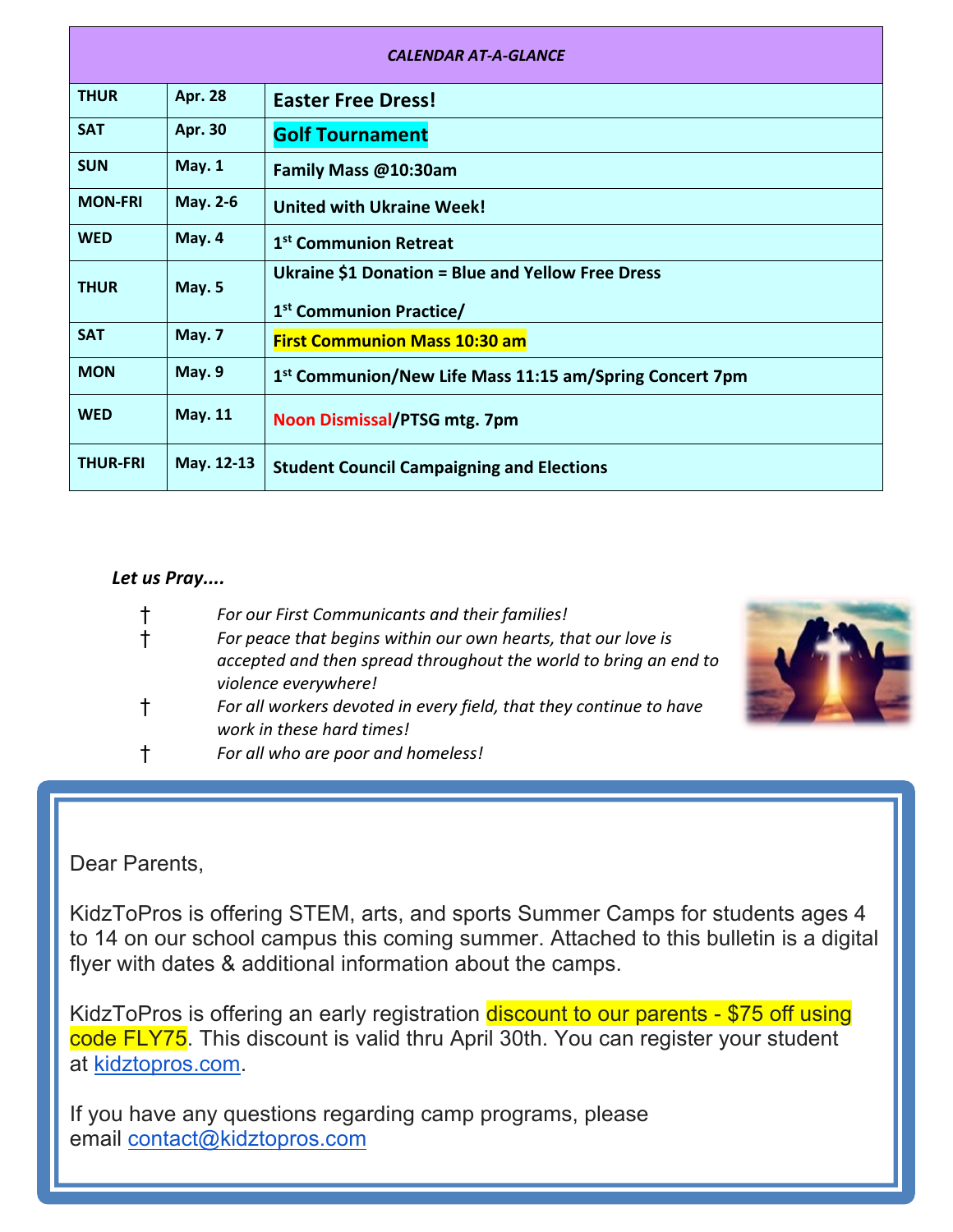

*Congratulations to three members of the OLG School Community on their Baptism during this Easter Season!*



*Second Graders, Iliana Marquez and Luciano Beteta were baptized on April 30, 2022.*



*Henry Allen Kincheloe, Mrs. Kincheloe*'*s* (*Class of 1975*) *grandson, was baptized on April 23, 2022. Congratulations Henry*'*s Dad, Franklin Kincheloe* (*Class of 2004*)*,*

OLG Families you can still turn in your rice bowl to the school. Please have your children bring their rice bowls to school by the end of this week.

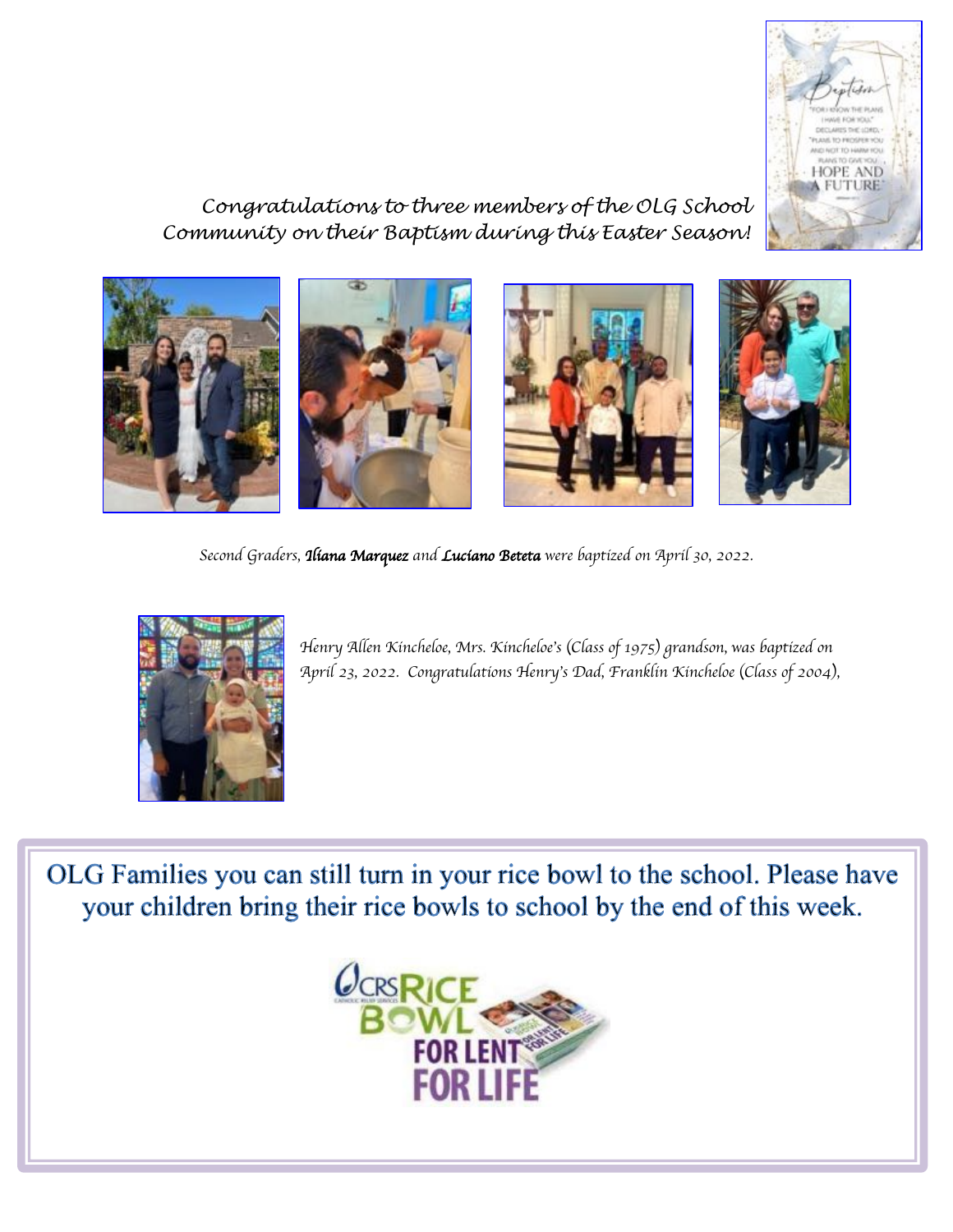

### SURPRISE! The Easter Bunny visited OLG students

Ms. Felicitas helps the Easter Bunny grab the goodies to give to the children who

wait in anticipation..

react in sheer joy…



and wonder…



and shyness with laughter…





### and pure shock…





…posing with the Class of 2022

and celebrating with the Preschoolers!

Never forgetting our Principal-to-be… goodies for Mrs. Bellison also!





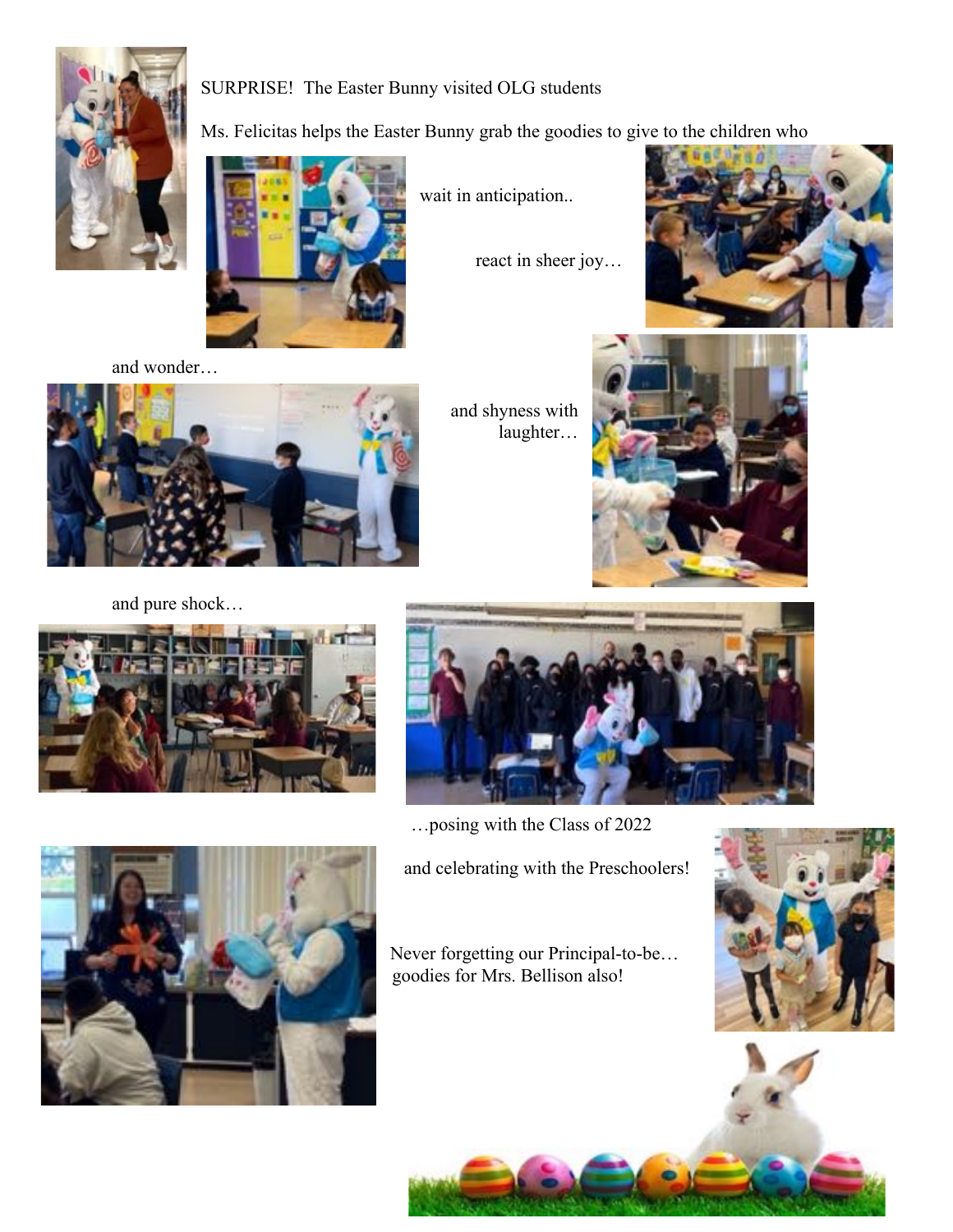

## JOIN THE HABIT BURGER GRILL IN SUPPORT OF

# **Our Lady of Guadalupe School**

### DATE AND TIME: 04/27/22. 03pm to 08pm.

The Habit Burger Grill will DONATE 20% OF SALES from this event to benefit your organization. Simply present printed flyer or show offer on your smart phone to cashier upon ordering.

### Support your organization and enjoy:

Award-Winning Flame-Grilled Charburgers Signature Sandwiches | Fresh Hand-Cut Salads | Delicious Sides Frozen Shakes & Malts



ة: حب

Fremont -The Habit burger Grill #093. 43830 pacific commons blvd, Fremont CA. (For online, mobile, or phone orders please present the flyer upon pickup)

Giving never tasted so good **MAKE IT A HABIT**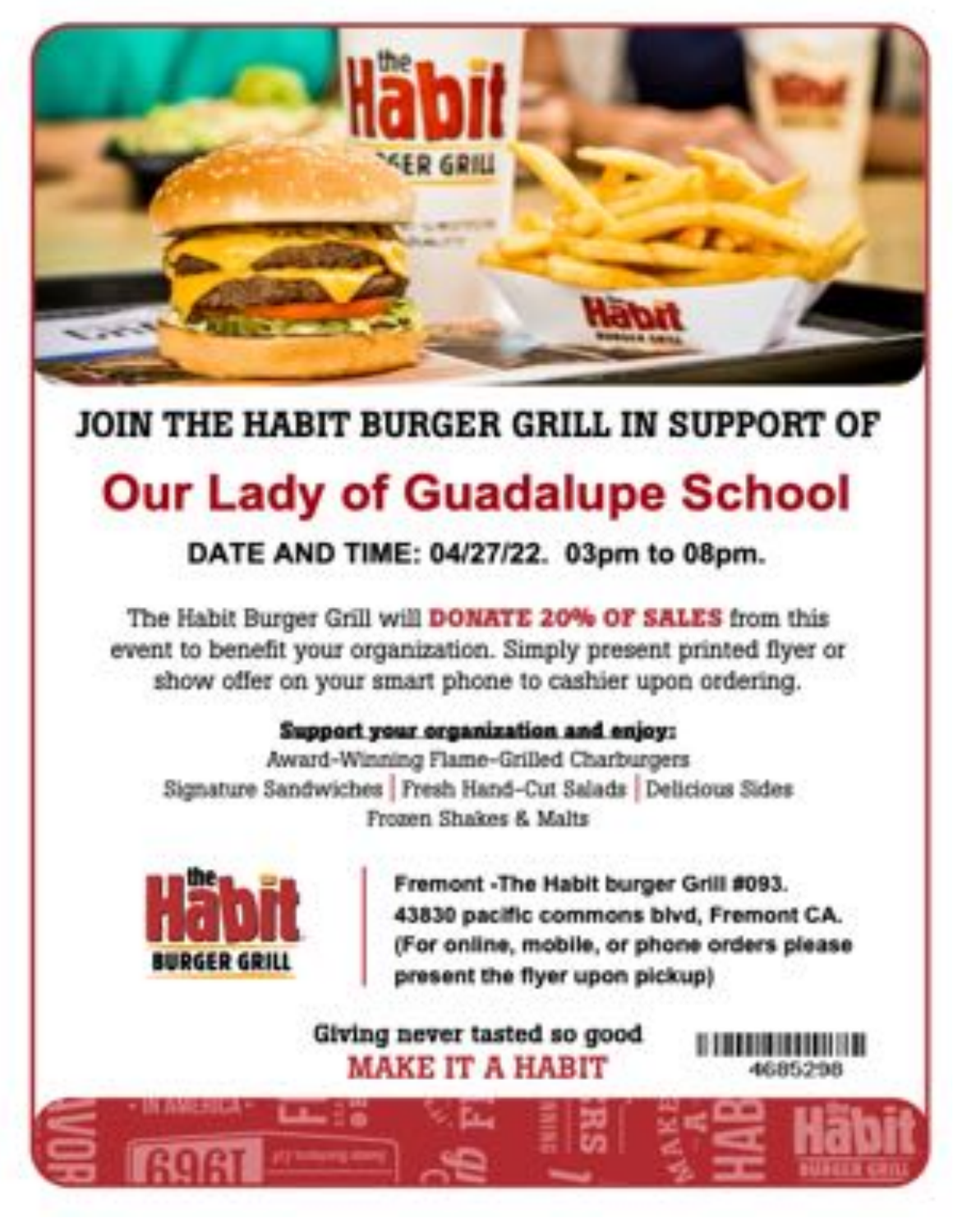# ED WITH UKRAINE WEEK May 2-6, 2022

Let's Spread Awareness and Work Together as **One!** Donate To Help Ukrainian Refugees!

# -How To Help-

This is a challenging time for Ukrainians. For United with Ukraine Week, donate coins to the large container that will be in your classrooms from May 2nd-May 6th. Additionally, donate \$1 on Thursday, May 5th to wear blue and yellow free dress.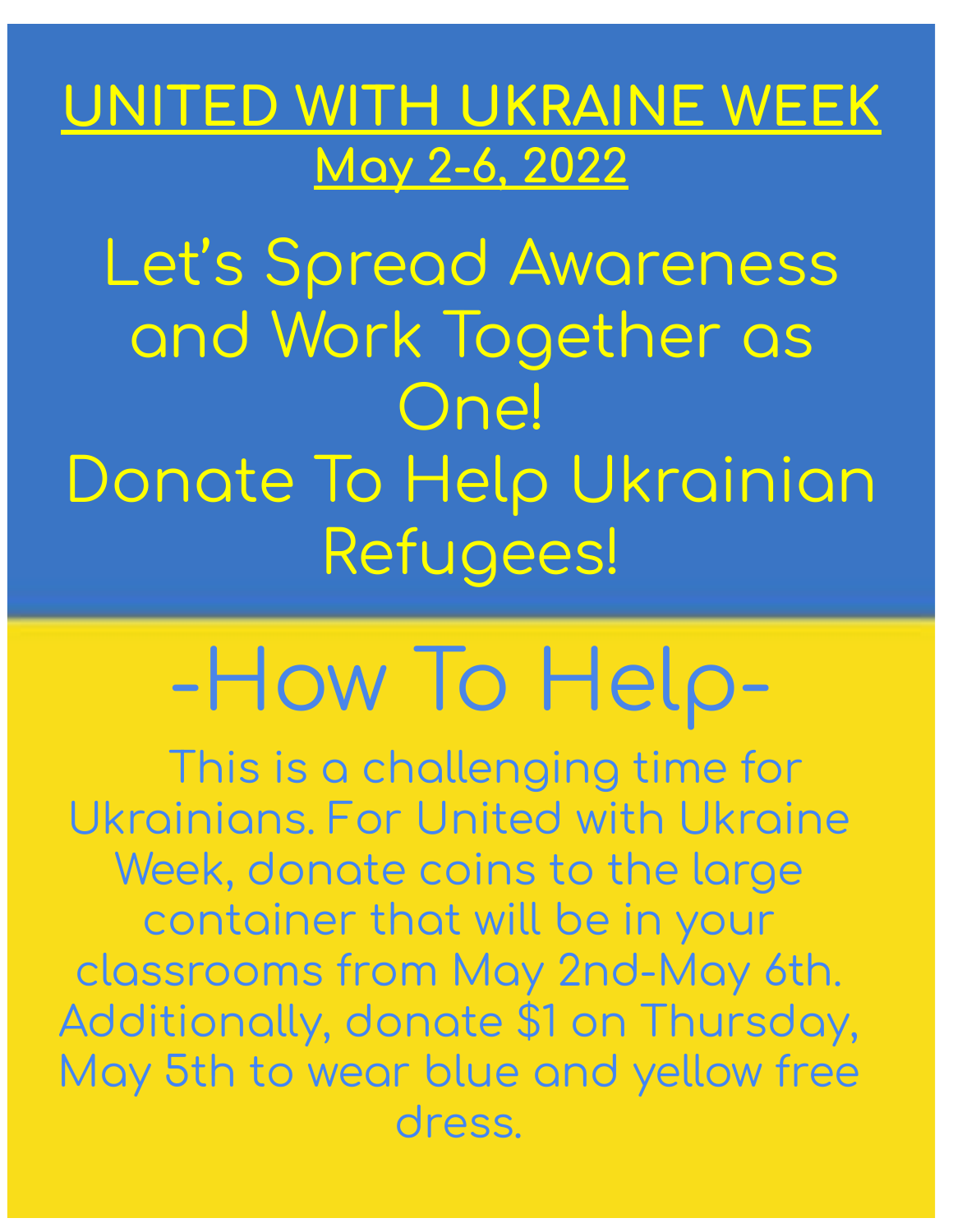"Don't ask the world to change... you change first." - Anthony de Mello

# -The Competition-

Every person can donate more than \$1 to help out. The classroom with the highest amount of money raised will receive a special treat from **Student Council the and Student Council Coordinators.**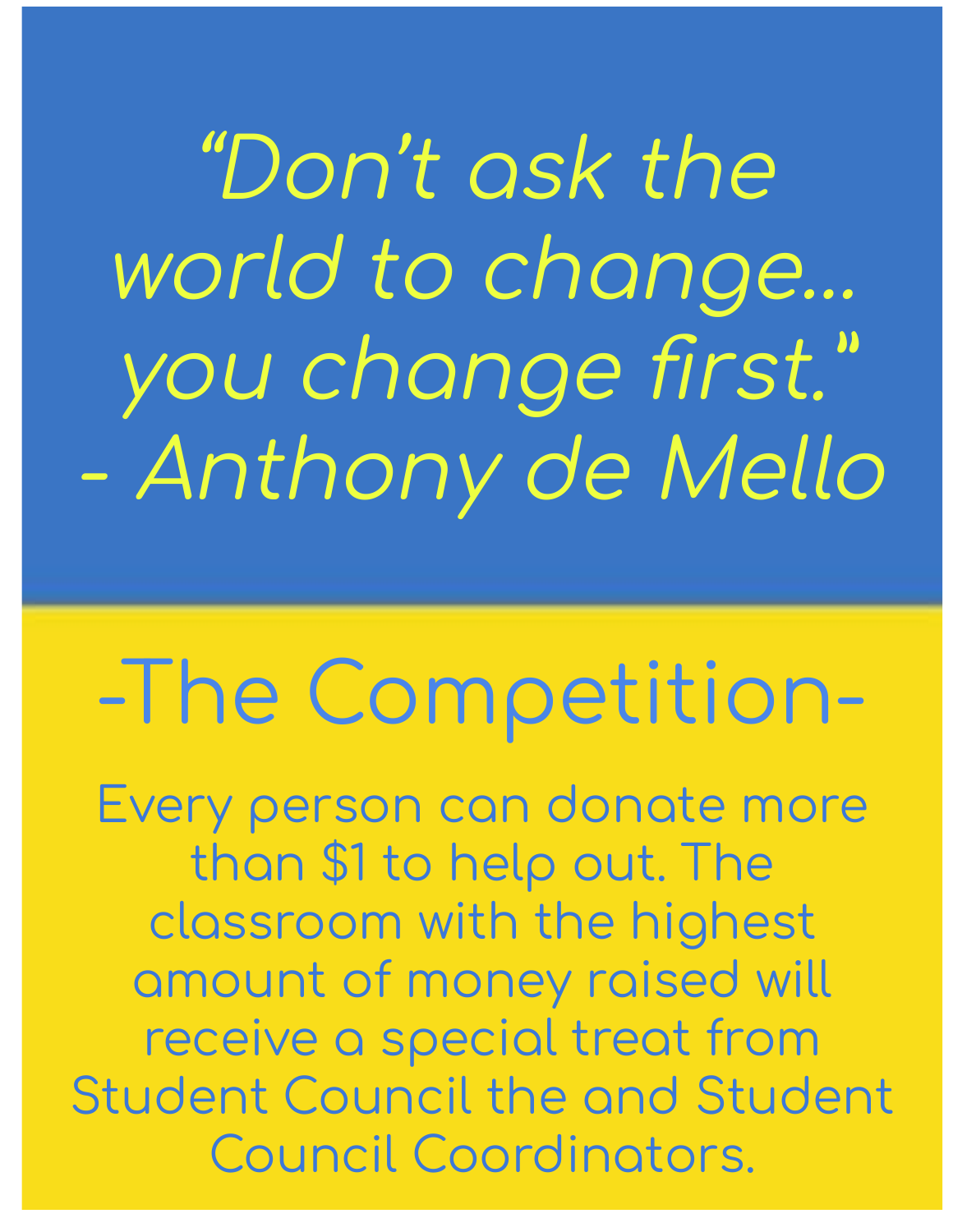# PREPARING FOR 'MASK SEASON'

Masks are strongly recommended for everyone in Alameda County, including in schools. There may be times when a mask requirement is put in place again either by the state or the county in response to increased COVID-19. There may also be times when masks are recommended less strongly than they are now or are even completely optional.



## **New Season**

We're used to thinking about activities in terms of times of year, whether it be a favorite sport, event or holiday. We talk about "allergy season" as trees and flowers bloom in the spring or leaves fall in autumn. We deal with "wildfire smoke season" in the late summer/fall as well as "cold and flu season" in the winter. Mask season is no different.



# New Hobit

We take different actions or adjust habits during these seasons, such as taking allergy medication, staying inside when it's smoky, or getting a flu shot and washing our hands. Since COVID-19 will be with us for a while and future surges are likely, we will need to do certain things during "mask season" too.

# WHEN IS 'MASK SEASON'?

Many factors impact the decision to recommend more masking or impose a mask requirement, such as:

- Number of COVID-19 cases in Alameda County and nearby counties
- Amount of virus in the wastewater. ٠
- What we know about the variant that's in our ۰ community

Masks play a key role in reducing the transmission of COVID-19, especially during the early part of surges, and protecting our most vulnerable residents.



**LAMEDA COUNTY** OFFICE OF EDUCATION



ALAMEDA COUNTY HEALTH CARE SERVICES AGENCY PUBLIC HEALTH DEPARTMENT



Don't put away you masks just yet, have them ready for Mask Season